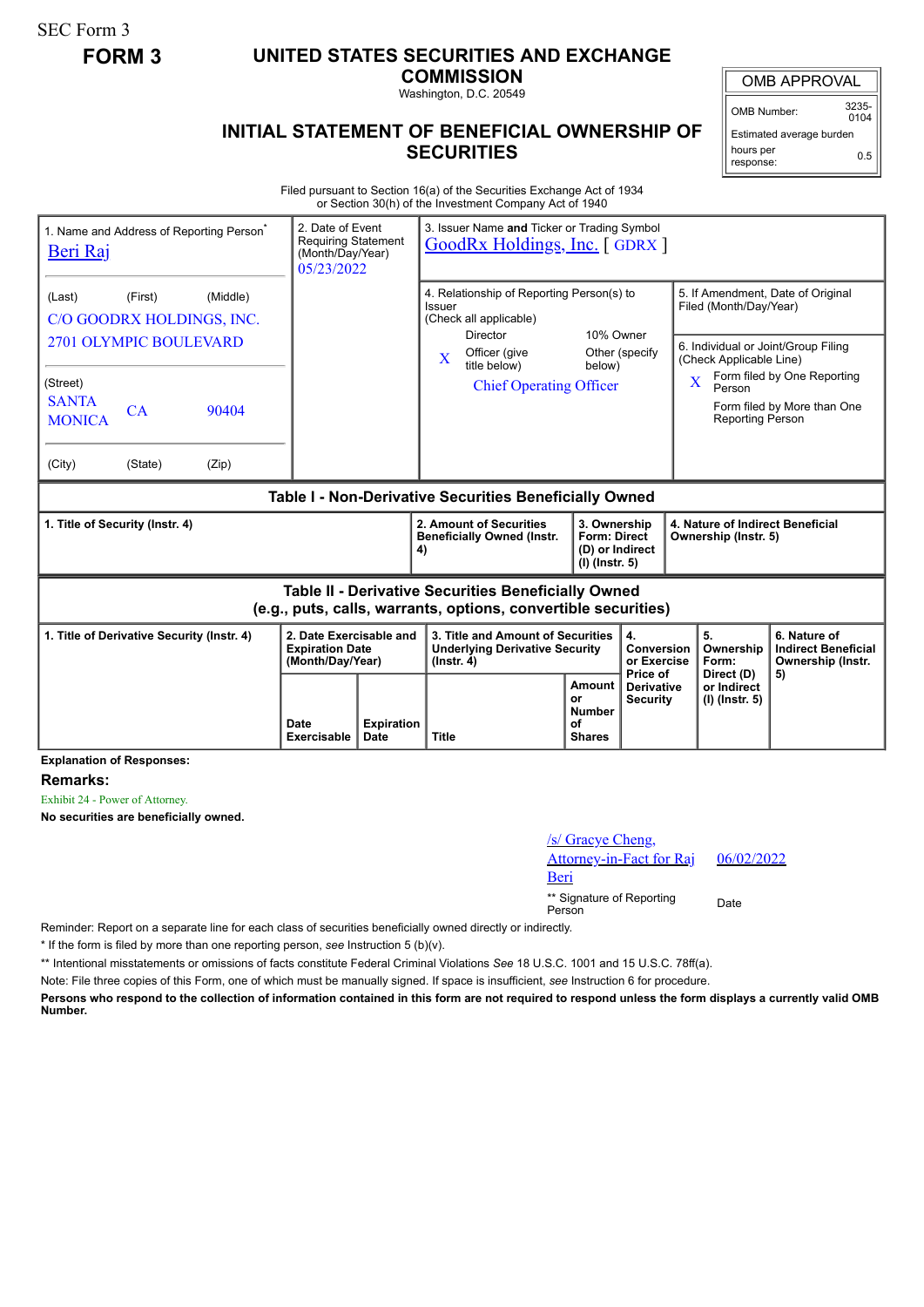## POWER OF ATTORNEY

 With respect to holdings of and transactions in securities issued by GoodRx Holdings, Inc. (the "Company"), the undersigned hereby constitutes and appoints the individual or individuals named on Schedule A attached hereto and as may be amended from time to time, or any of them signing singly, with full power of substitution and resubstitution, to act as the undersigned's true and lawful attorney-in-fact to:

- 1. prepare, execute in the undersigned's name and on the undersigned's behalf, and submit to the United States Securities and Exchange Commission (the "SEC") a Form ID, including amendments thereto, and any other documents necessary or appropriate to obtain and/or regenerate codes and passwords enabling the undersigned to make electronic filings with the SEC of reports required by Section 16(a) of the Securities Exchange Act of 1934, as amended, or any rule or regulation of the SEC;
- 2. execute for and on behalf of the undersigned, Forms 3, 4, and 5 in accordance with Section 16 of the Securities Exchange Act of 1934, as amended, and the rules thereunder;
- 3. do and perform any and all acts for and on behalf of the undersigned which may be necessary or desirable to complete and execute any such Form 3, 4, or 5, complete and execute any amendment or amendments thereto, and timely file such form with the SEC and any stock exchange or similar authority; and
- 4. take any other action of any type whatsoever in connection with the foregoing which, in the opinion of such attorney-in-fact, may be of benefit to, in the best interest of, or legally required by, the undersigned, it being understood that the documents executed by such attorney-in-fact on behalf of the undersigned pursuant to this Power of Attorney shall be in such form and shall contain such terms and conditions as such attorney-in-fact may approve in such attorney-in-fact's discretion.

 The undersigned hereby grants to each such attorney-in-fact full power and authority to do and perform any and every act and thing whatsoever requisite, necessary, or proper to be done in the exercise of any of the rights and powers herein granted, as fully to all intents and purposes as the undersigned might or could do if personally present, with full power of substitution and resubstitution or revocation, hereby ratifying and confirming all that such attorney-in-fact, or such attorneys-in-fact substitute or substitutes, shall lawfully do or cause to be done by virtue of this Power of Attorney and the rights and powers herein granted.

 The undersigned acknowledges that the foregoing attorneys-in-fact, in serving in such capacity at the request of the undersigned, are not assuming, nor is the Company assuming, any of the undersigned's responsibilities to comply with Section 16 of the Securities Exchange Act of 1934, as amended.

 This Power of Attorney shall remain in full force and effect until the undersigned is no longer required to file Forms 3, 4, and 5 with respect to the undersigned's holdings of and transactions in securities issued by the Company, unless earlier revoked by the undersigned in a signed writing delivered to the foregoing attorneys-in-fact.

 IN WITNESS WHEREOF, the undersigned has caused this Power of Attorney to be executed as of this 2nd day of May, 2022.

> By: /s/ Raj Beri ------------ Name: Raj Beri

## Schedule A

 Individual Appointed as Attorney-in-Fact with Full Power of Substitution and Resubstitution